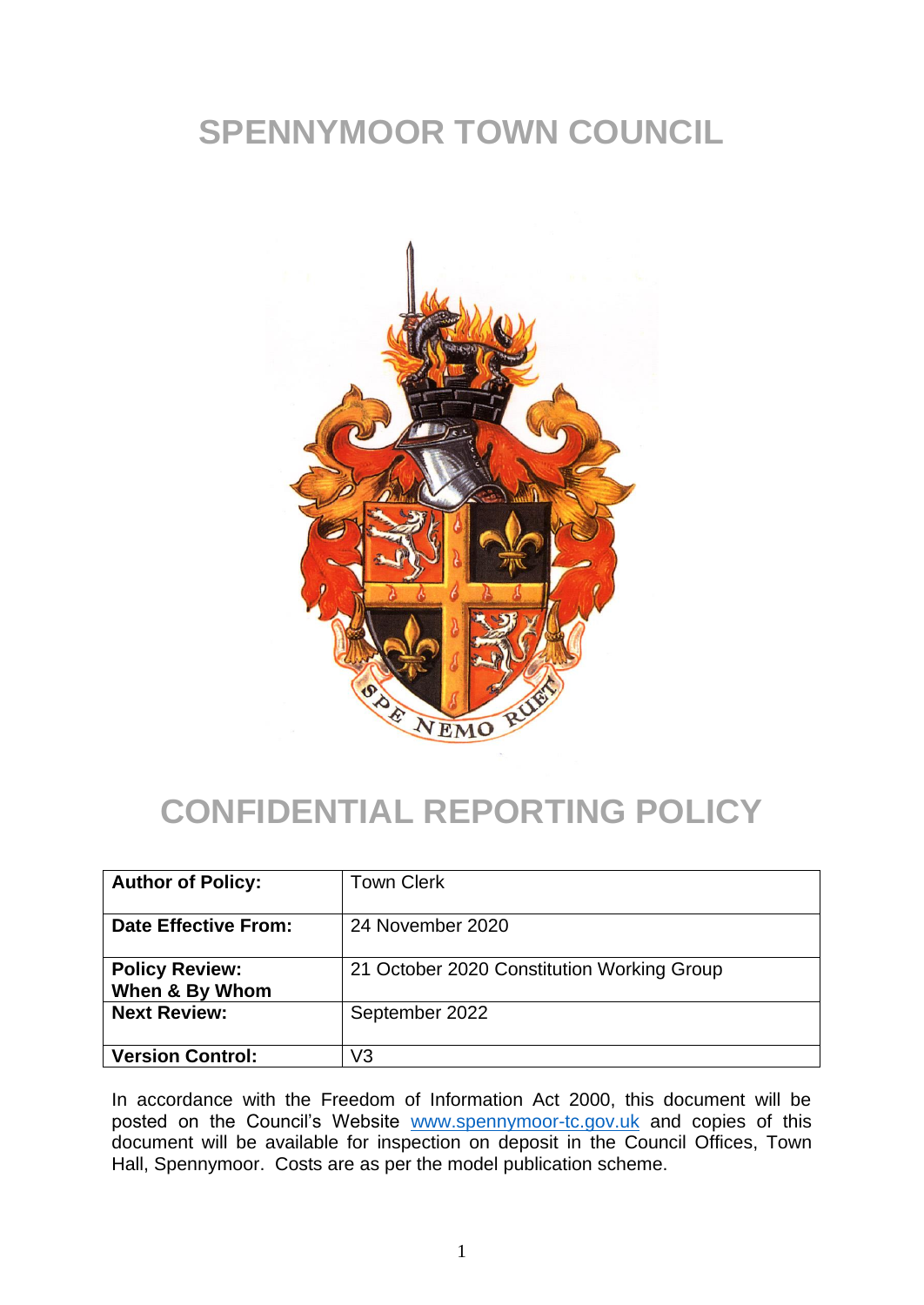# **1. Introduction**

- 1.1 Employees are often the first to realise that there may be something seriously wrong within the Council. However, they may not express their concerns because they feel that speaking up would be disloyal to their colleagues or to the Council. They may also fear harassment or victimisation. In these circumstances it may be easier to ignore the concern rather than report what may just be a suspicion of malpractice.
- 1.2 Spennymoor Town Council is committed to the highest standards of openness, probity and accountability. This commitment is outlined in the Council's Code of Conduct for Employees which has been endorsed by both Councillors and trade unions.
- 1.3 Section 7 of the Code of Conduct outlines the Council's commitment to encourage and protect staff who disclose information in relation to matters which they feel breach the high standards expected within the Council. In line with that commitment we expect employees, and others that we deal with, or who have serious concerns about any aspect of the Council's work to come forward and voice those concerns. It is recognised that most cases will have to proceed on a confidential basis.
- 1.4 The policy document makes it clear that you can do so without fear of victimisation, subsequent discrimination or disadvantage. *This Confidential Reporting Policy is intended to encourage and enable employees to raise serious concerns within the Council rather than overlooking a problem or 'blowing the whistle' outside.*
- 1.5 The policy applies to all employees and those contractors working for the Council on council premises. It also covers suppliers and those providing services under a contract with the Council.
- 1.6 These procedures are in addition to the Council's complaints procedures.
- 1.7 This policy has been discussed with the relevant trade unions and has their support.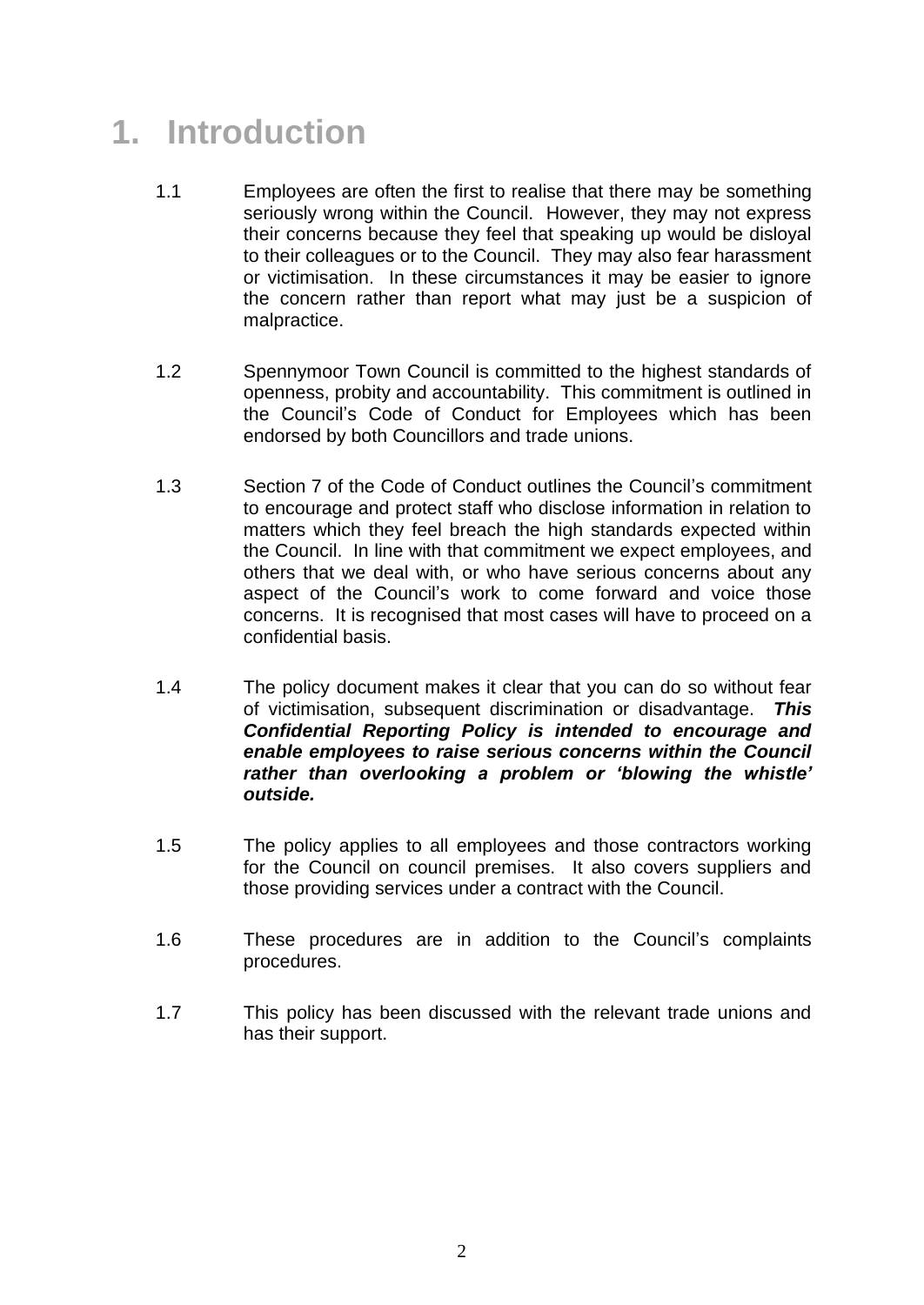# **2. Aims and Scope of This Policy**

#### 2.1 This policy aims to:

- Encourage you to feel confident in raising serious concerns and to question and act upon concerns about practice
- Provide avenues for you to raise those concerns and receive feedback on any action taken
- Ensure that you receive a response to your concerns and that you are aware of how to pursue them if you are not satisfied
- Reassure you that you will be protected from possible reprisals or victimisation if you have a reasonable belief that you have made any disclosure in good faith.
- 2.2 There are existing procedures in place to enable you to lodge a grievance relating to your own employment. The Confidential Reporting Policy is intended to cover major concerns that fall outside the scope of other procedures. These include:
	- Conduct which is an offence or a breach of law
	- Disclosures related to miscarriages of justice
	- Health and Safety risks, including risks to the public as well as other employees
	- Damage to the environment
	- The unauthorised use of public funds
	- Possible fraud and corruption
	- Sexual or physical abuse, or
	- Other unethical conduct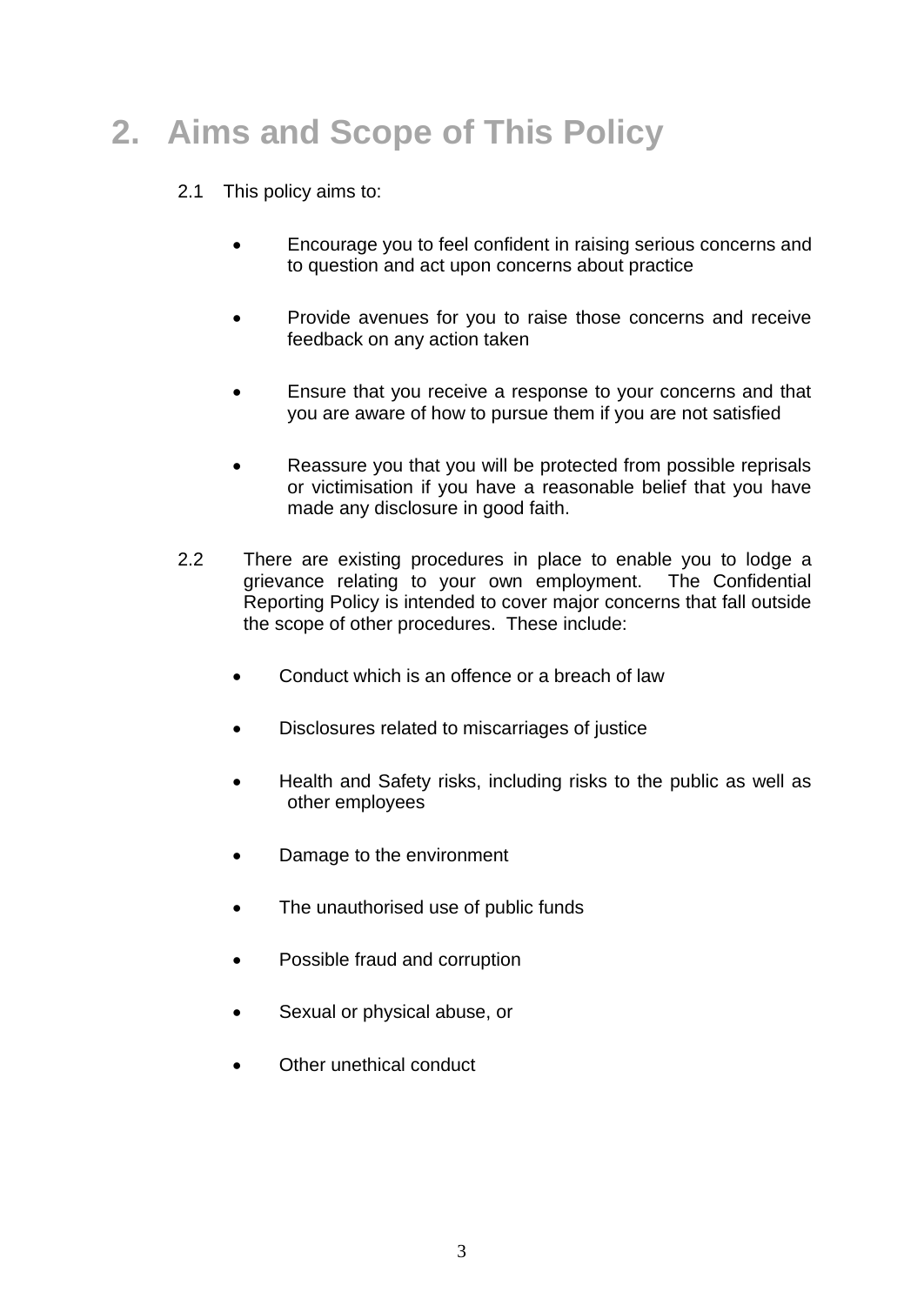- 2.3 Any serious concerns that you have about any aspect of service provision or the conduct of Officers or Members of the Council or others acting on behalf of the Council can be reported under the Confidential Reporting Policy. This may be about something that:
	- *Makes you feel uncomfortable in terms of known standards, your experience or the standards you believe the Council subscribes to; or:*
	- *Is against the Councils Standing Orders and policies; or;*
	- *Falls below the established standards of practice; or;*
	- *Amounts to improper conduct.*

#### **3. Safeguards**

## **Harassment or Victimisation**

- 3.1 The Council is committed to good practice and high standards and wants to be supportive of employees.
- 3.2 The Council recognises that the decision to report a concern can be a difficult one to make. If what you are saying is true, you should have nothing to fear because you will be doing your duty to your employer and those for whom you are providing a service.
- 3.3 The Council will not tolerate any harassment or victimisation (including informal pressures) and will take appropriate action to protect you when you raise a concern in good faith.
- 3.4 Any investigation into allegations of potential malpractice will not influence or be influenced by any disciplinary or redundancy procedures that already affect you.

## **4. Confidentiality**

4.1 All concerns will be treated in confidence and every effort will be made not to reveal your identity if you so wish. At the appropriate time, however, you may need to come forward as a witness.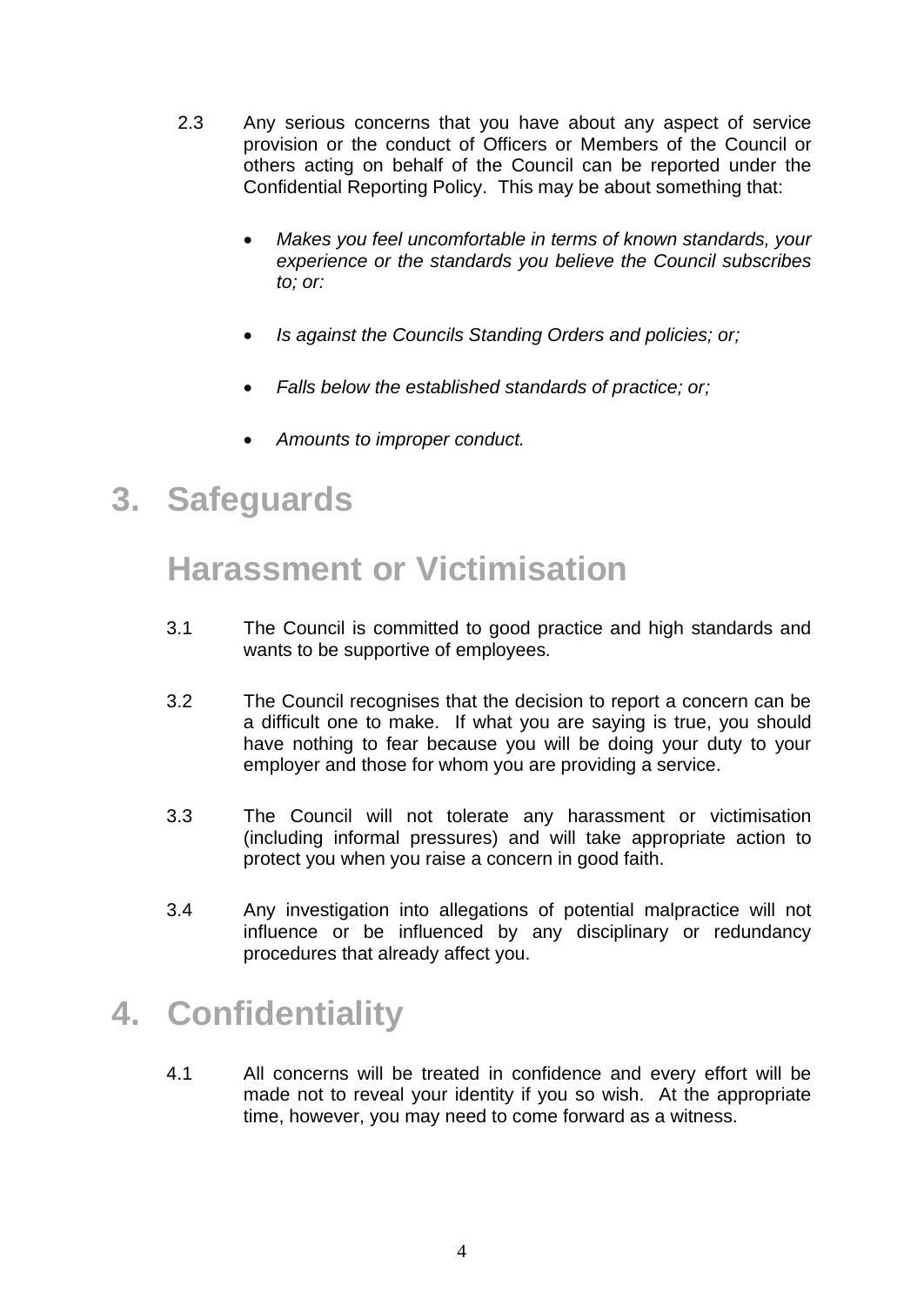## **5. Anonymous Allegations**

- 5.1 This policy encourages you to put your name to your allegations whenever possible.
- 5.2 Concerns expressed anonymously are much less powerful but will be considered at the discretion of the Council.
- 5.3 In exercising this discretion the factors to be taken into account would include:
	- The seriousness of the issues raised;
	- The credibility of the concern; and,
	- The likelihood of confirming the allegation from attributable sources.

#### **6. Untrue Allegations**

6.1 If you make an allegation in good faith, but it is not confirmed by the investigation, no action will be taken against you. If, however, you make an allegation frivolously, maliciously or for personal gain, disciplinary action may be taken against you.

## **7. How to Raise a Concern**

- 7.1 Minor issues will continue to be dealt with on a day to day basis by your immediate manager or supervisor. However, in relation to serious issues of the type likely to be reported under this policy, you should approach the Town Clerk. The Council believes that this high level reporting reflects the seriousness and sensitivity of the issues involved within the scope of the Confidential Reporting Policy.
- 7.2 Concerns may be raised verbally or in writing. Staff who wish to make a written report are invited to use the following format:
	- *The background and history of the concern (giving relevant dates)*
	- *The reason why you are particularly concerned about the situation*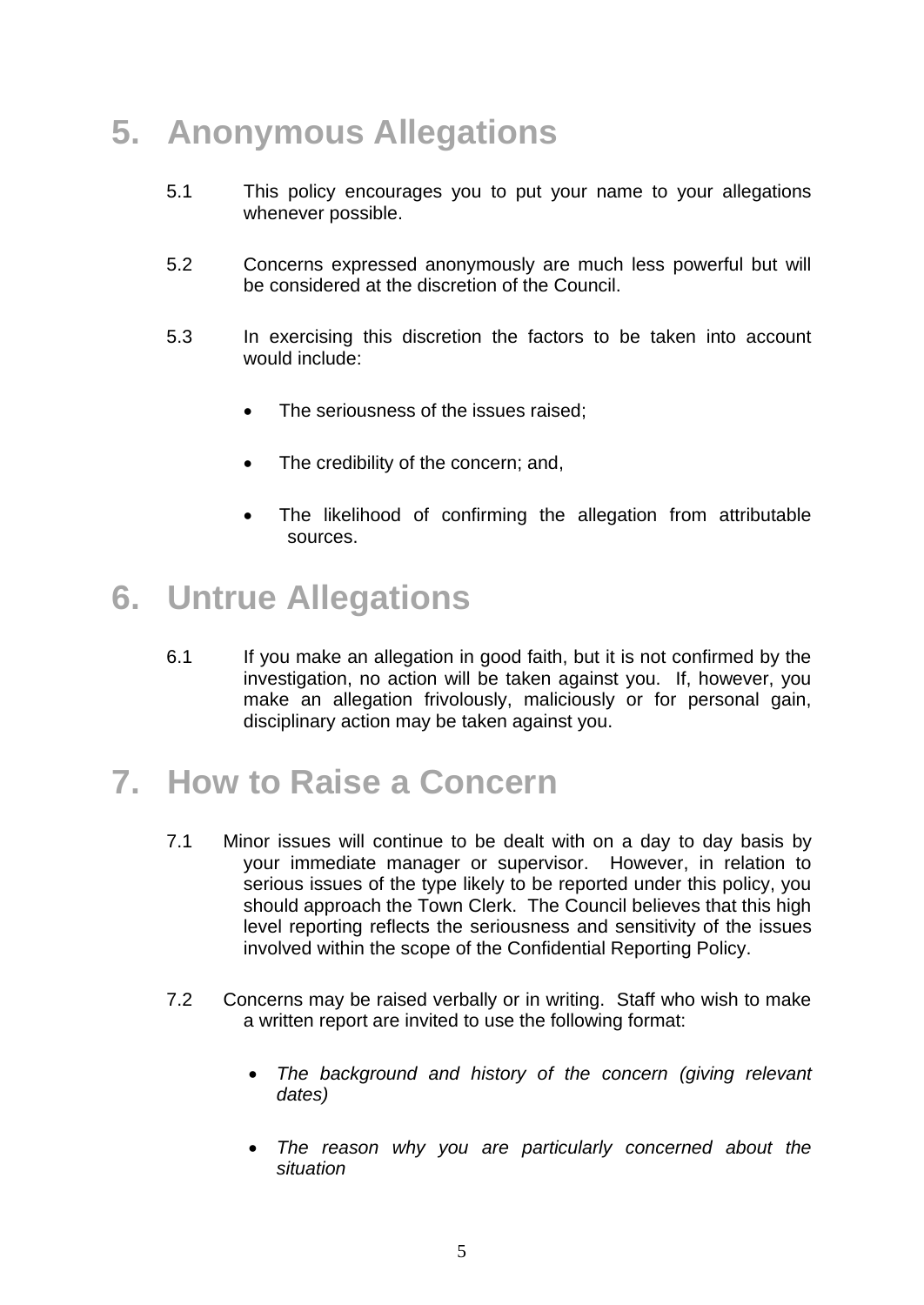- 7.3 The earlier you express the concern the easier it is to take action.
- 7.4 Although you are not expected to prove beyond doubt the truth of the allegation, you will need to demonstrate to the person contacted that there are reasonable grounds for your concern.
- 7.5 Advice/guidance on how to pursue matters of concern will be available from:
	- The Town Clerk
	- Your Manager/Supervisor

Any major issue will be dealt with by a minimum of two of the above mentioned officers.

- 7.6 You may wish to consider discussing your concern with a colleague first and you may find it easier to raise the matter if there are two (or more) of you who have had the same experience or concerns.
- 7.7 You may invite your trade union, professional association representative or a friend to be present during any meetings or interviews in connection with the concerns you have raised.

Should members of staff or others lack the confidence or trust to make their disclosure of information to an internal source, they can contact the External Auditor: MAZARS SALVUS HOUSE, AYKLEY HEADS, DURHAM DH1 5TS

T: +44 (0)191 383 6348

## **8. How Will The Council Respond**

- 8.1 The Council will respond to your concerns. Do not forget that testing your concerns is not the same as either accepting or rejecting them.
- 8.2 Where appropriate, the matters raised may:
	- *Be investigated by management, internal audit, or through the disciplinary process*
	- *Be referred to the Police*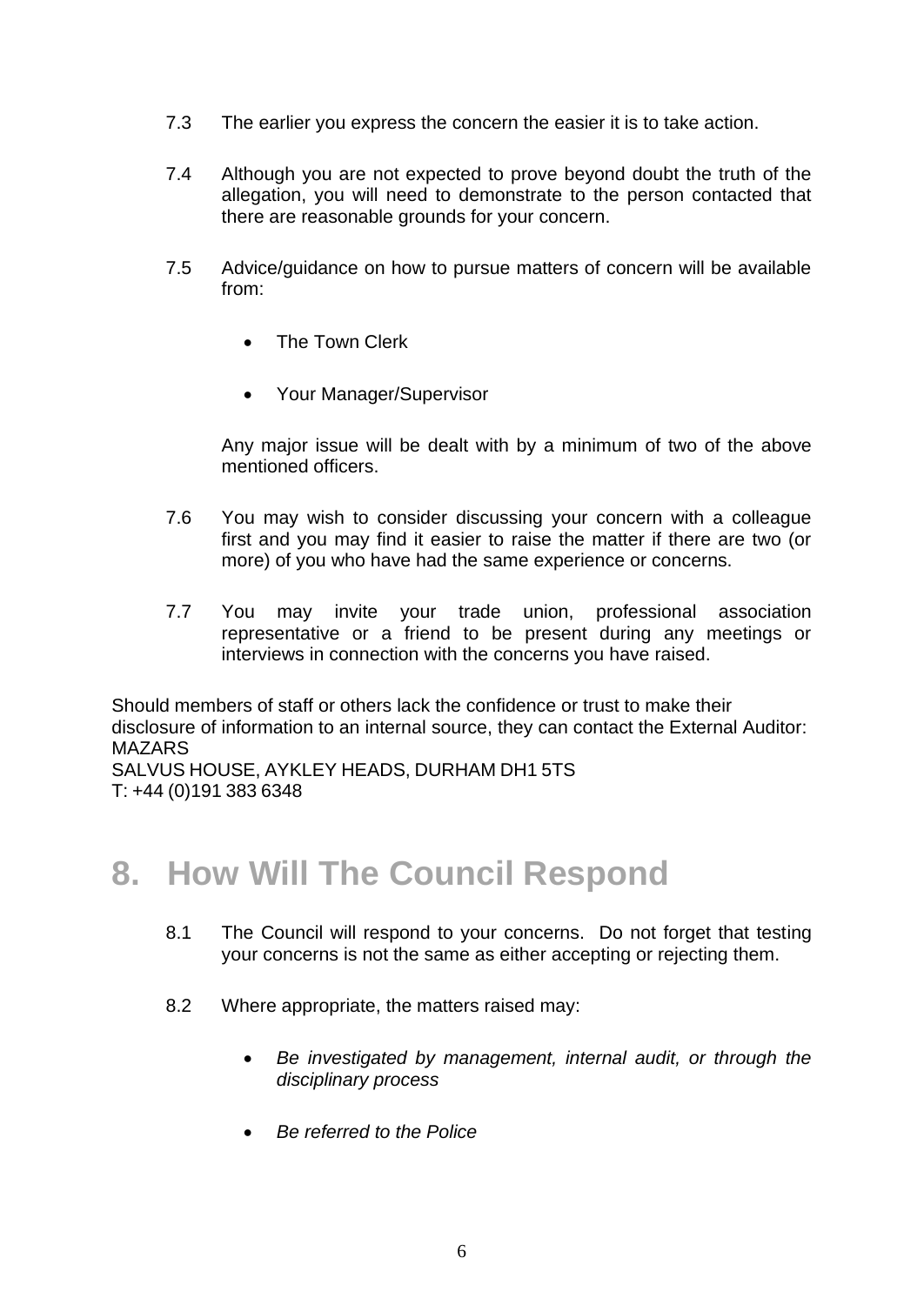- *Be referred to the External Auditor*
- *Form the subject of an independent inquiry;*
- 8.3 In order to protect individuals and those accused of misdeeds or possible malpractice, initial enquiries will be made to decide whether an investigation is appropriate and, if so, what form it should take.
- 8.4 Some concerns may be resolved by agreed action without the need for investigation. If urgent action is required this will be taken before any investigation is conducted.
- 8.5 Within ten working days of a concern being raised, the responsible person i.e. the Town Clerk will write to you:
	- *Acknowledging that the concern has been received*
	- *Indicating how we propose to deal with the matter*
	- *Giving an estimate of how long it will take to provide a final response*
	- *Telling you whether any initial enquiries have been made, and*
	- *Telling you whether further investigations will take place and if not, why not.*
- 8.6 The amount of contact between the Officers considering the issues and you will depend on the nature of the matters raised, the potential difficulties involved and the clarity of the information provided. If necessary, the Council will seek further information from you.
- 8.7 Where any meeting is arranged, off-site if you wish, you can be accompanied by a union or professional association representative or a friend.
- 8.8 The Council will take steps to minimise any difficulties which you may experience as a result of raising a concern. For instance, if you are required to give evidence in criminal or disciplinary proceedings the Council will arrange for you to receive advice about the procedure.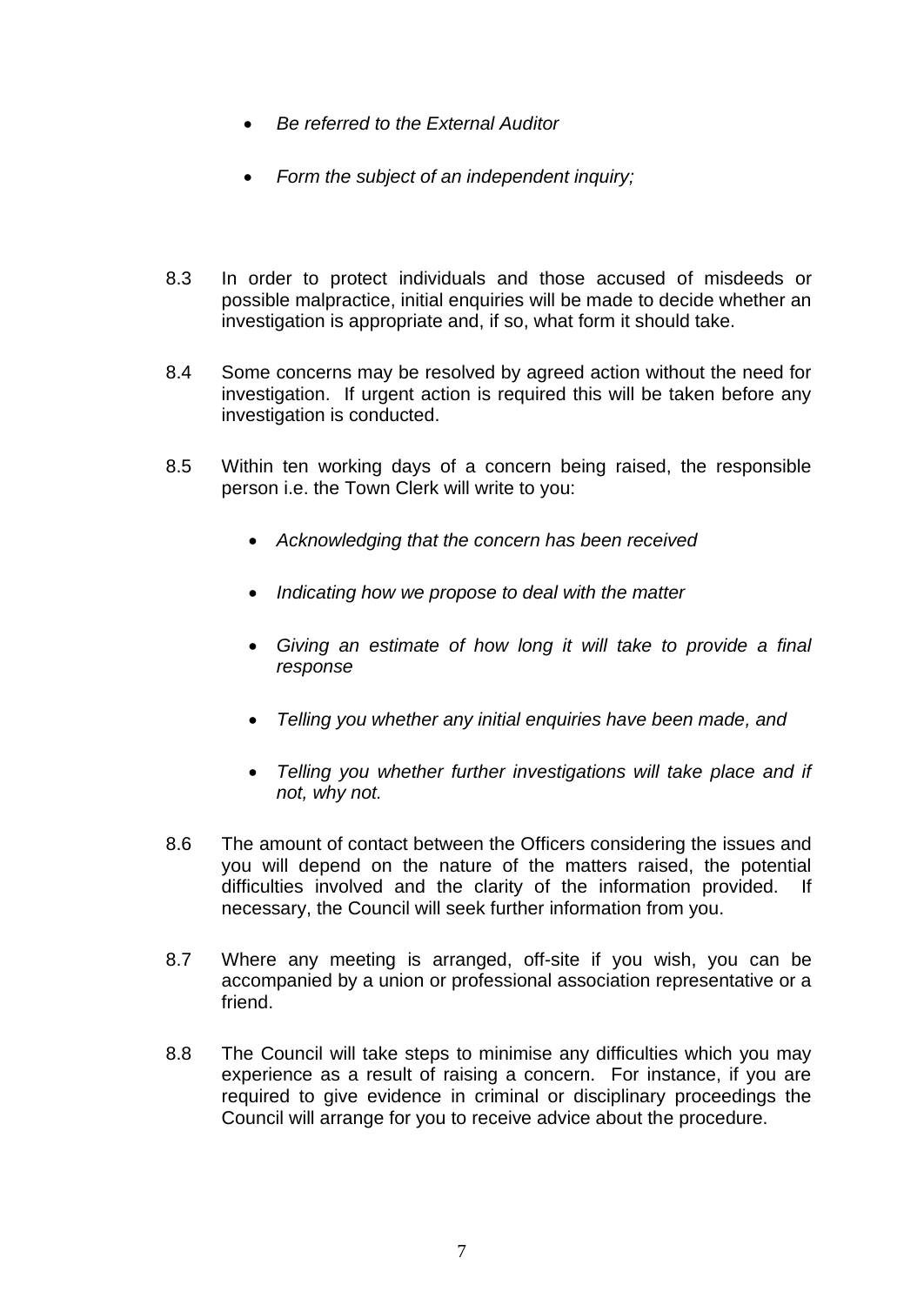- 8.9 The Council accepts that you need to be assured that the matter has been properly addressed. Thus, subject to legal constraints, we will inform you of the outcome of any investigation.
- 8.10 **(Appendix A attached shows how the Council will manage any concerns raised).**

## **9. The Responsible Officer**

9.1 The Town Clerk has overall responsibility for the maintenance and operation of this policy. The Town Clerk maintains a record of concerns raised and the outcomes (but in a form that does not endanger your confidentiality) and will report to the Council.

## **10. How The Matter Can Be Taken Further**

- 10.1 This policy is intended to provide you with an avenue within the Council to raise concerns. The Council hopes you will be satisfied with any action taken. If you are not, and if you feel it is right to take the matter outside the Council, the following are possible contact points:
	- *The external auditor*
	- *Your trade union*
	- *Your local Citizens Advice Bureau*
	- *Relevant Professional bodies or regulatory organisations*
	- *A relevant voluntary organisation*
	- *The Police*
- 10.2 **I**f you do take the matter outside the Council you should ensure that you do not disclose confidential information.